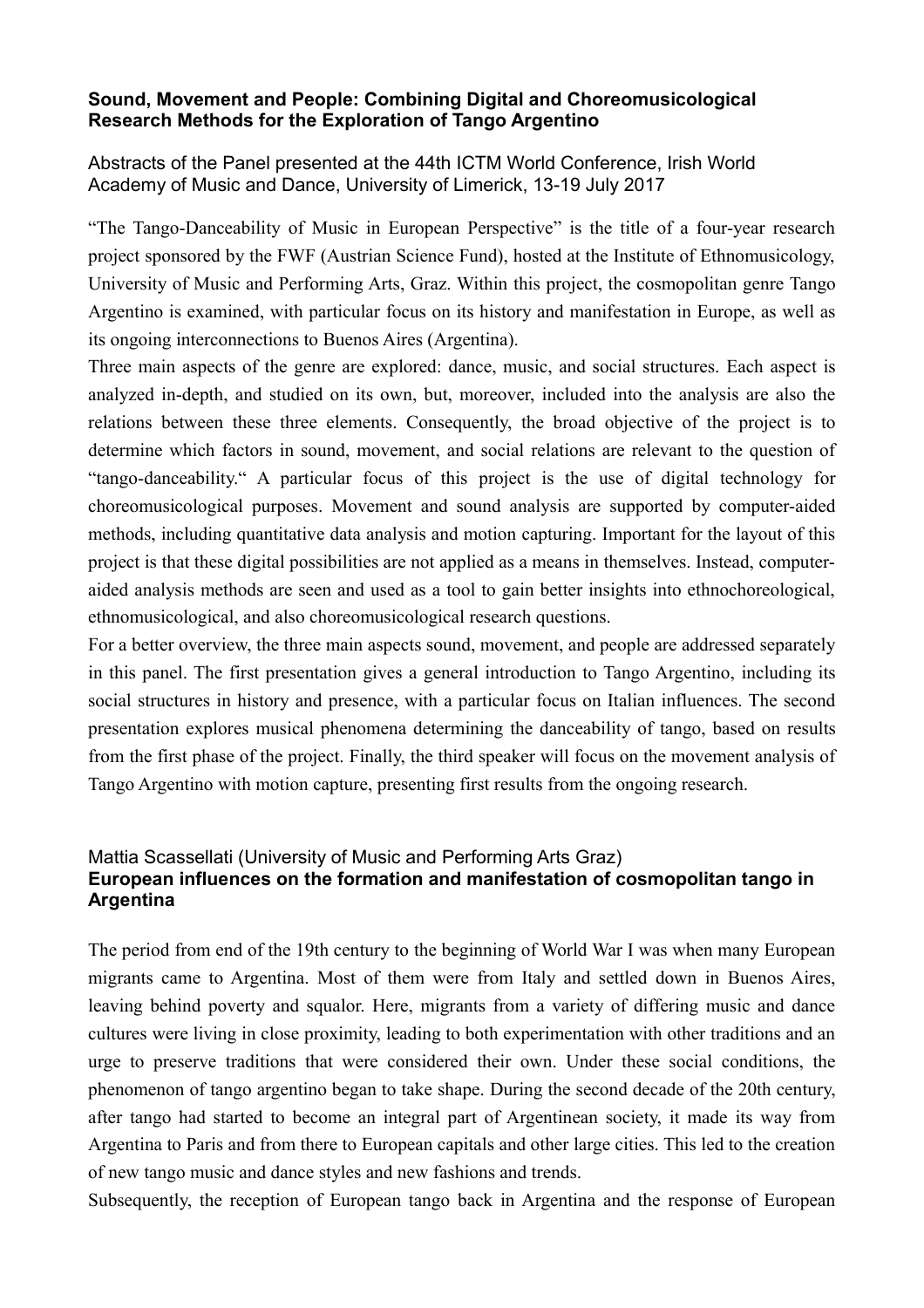dancers to tango music and dance affected the way tango was perceived and developed in its country of origin. In this presentation, I will show that the cosmopolitan music and dance form of today called tango argentino is the product of active back-and-

forth interaction between Europe and Argentina that began in the 20th century and is still going on. The historical focus of my presentation will be on the role that Europe, and in particular Italian migration, had on tango argentino's process of formation. In addition, I will offer insights into current social network structures linking tango communities in Europe as well as across the Atlantic, shedding light on how the cosmopolitan scene structures provide a basis for the interdependence of tango argentino practice in Buenos Aires and localized European tango communities.

## Kendra Stepputat (University of Music and Performing Arts Graz) **Musical Features that determine tango danceability—reviewing research methods and results**

Within the popular genre Tango Argentino, many different styles of dance and music exist. Some kinds of tango music are meant for dancing, while others are explicitly composed for listening to in a concert situation. Similarly, tango dancing can be in the form of staged performances or improvised social dancing. All of these tango music and dance styles are considered Tango Argentino, and rightfully so.

In order to find out about the active relation and mutual influence music and dance in tango have on each other, this project focuses in particular on tango music that was composed and performed for socially danced Tango Argentino, and that is actually and actively danced to by those in the presentday cosmopolitan Tango Argentino scene. Several publications have dealt with Tango Argentino music in a most profound analytic way (e.g., Salgán 2001, Peralta 2008, Krüger 2012, Link/Wendland 2016). It is therefore relatively easy to determine the musical factors that make music sound like Tango Argentino. But the question remains: what differentiates a danceable tango from a non-danceable one—in the eyes of a social tango dancer In other words, what are the essential structural factors in Tango Argentino music that make it particularly suitable for improvisational, social tango dancing?

To determine this, a complex research design has been set up, one that makes use of a broad range of research methods, complementing each other. This includes qualitative analysis of tango music pieces that are considered particularly danceable by members of the international tango dance scene, quantitative data collection and evaluation, experimental music test designs, and, last but not least, participant observation. In this presentation I will outline the research setup, explain objectives and methods, and give an insight into selected, significant results towards an answer to which features make music tango danceable.